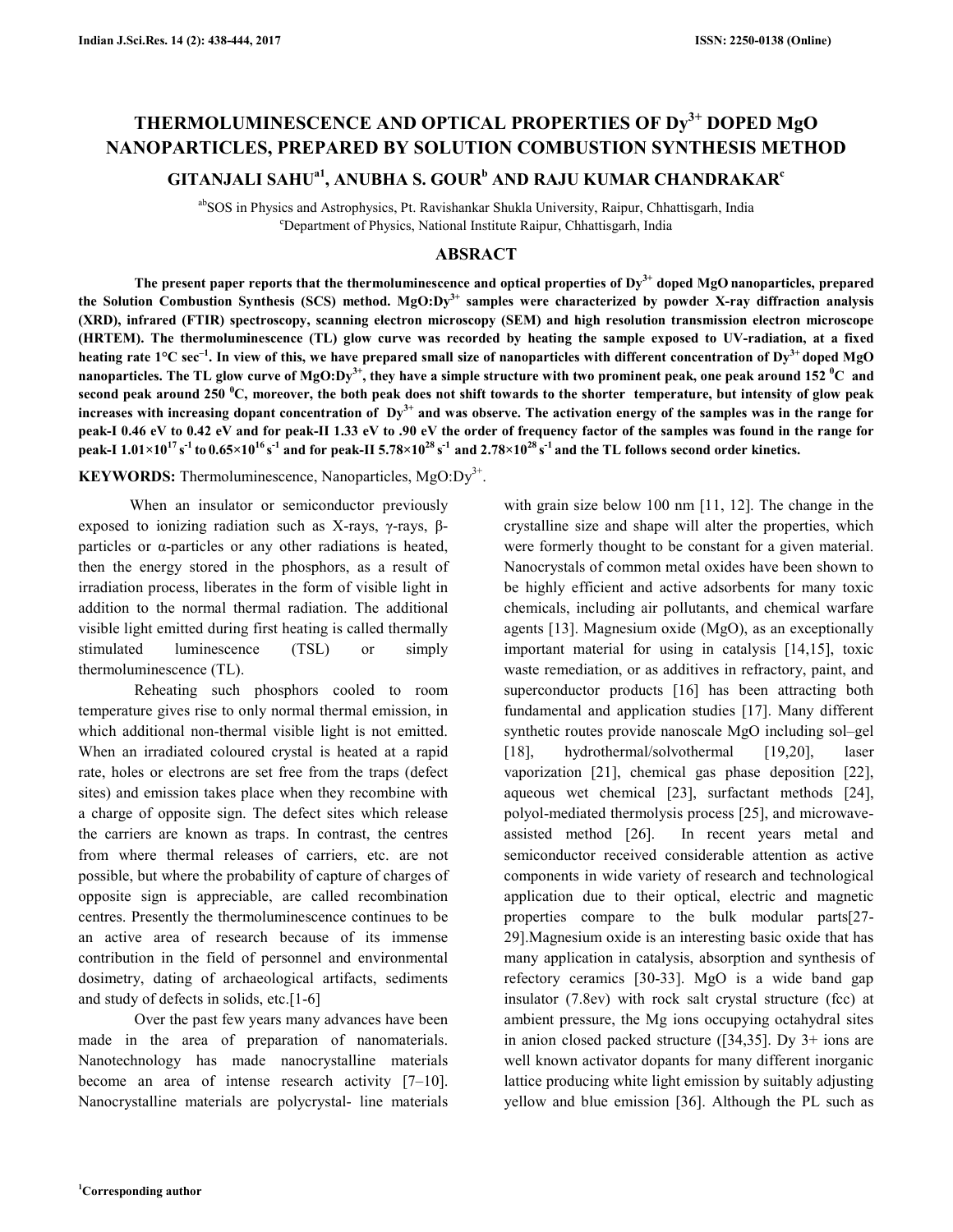borate, niobate and phosphate has drawn attention[37,38]. MgO:Dy3+ has commonly being prepared using combustion syntheses method at temperature of 550° C. This method is one of the best method because it is relatively simple, efficient, low cost and time consuming method. The scope of this work is to analyze crystalline nature, spectrum and atomic percentage of sample. The present results prove that the combustion technique using  $MgO:Dv^{3+}$  can produce the materials with high crystallinity. The results in this study show that the SCS technique can potentially produce materials with TL intensity comparable to commercial dosimetric materials, although further optimizations are still required.

#### **EXPERIMENTAL**

The starting raw materials are magnesium nitrate  $[Mg NO<sub>3</sub>)<sub>2</sub>.6H<sub>2</sub>O]$  urea  $[NH<sup>2</sup>CONH<sup>2</sup>]$  and dysprosium nitrate. These raw materials were firstly weighted first and were taken in mortar pistal and mixed it properly for one hour. After mixing, these materials are placed in crucible was then introduced into muffle furnace at 550°C for 20 min as the ignition occurs the reaction occurs vigorously for few seconds and the fluffy substance was obtained. Based on mass ratio of the experiment the overall reaction equation could be expressed as follows:

## $6[MgNO<sub>3</sub>)<sub>2</sub>.6H<sub>2</sub>O]+6[DyNO<sub>3</sub>)<sub>3</sub>.6H<sub>2</sub>O]+28[NH<sub>2</sub>CONH<sub>2</sub>]$  $= 6MgO:Dy+43N<sub>2</sub>+28CO<sub>2</sub>$

The morphologies and sizes of the mercaptoethanol capped MgO: Dy3+ nanoparticles were determined by X-ray diffraction(XRD) studies with Cu K $\alpha$  radiation ( $\lambda$ =1.5418Å). XRD data were collected over the range  $20-70^{\circ}$  at room temperature. X-ray diffraction patterns were obtained using a Rigaku Rotating Anode (H-3R) diffractometer. In XRD the particle size was calculated using the Debye-Scherrer formula. The particle size was also calculated using the field emission gun scanning electron microscope (FEGSEM) and high resolution transmission electron microscope (HRTEM) methods. The thermoluminescence was recorded with the help of a TLD reader in which the heating rate was  $1^0$ C/s. The model of TLD reader is TL 1009I and its make is NUCLEONIX.

# **RESULTS AND DISSCUSSION**

## **X-Ray Diffraction (XRD) Study**

 The XRD patterns for the samples are shown in Fig. 3.1  $MgO:Dy^{3+}$  nanocrystals for four different concentrations (Dysprosium), Three different peaks are obtained at 2θ values of 32.36, 42.65 and 62.34. This

shows that the samples have cubic structure and the peaks correspond to diffraction at (111), (200) and (220) planes, respectively. The lattice parameter has been computed as 5.31Å, which is very close to the standard value  $(5.42\text{\AA})$ . It is also seen from Fig. 3.1 that peaks intensity are increases for higher concentration of dopent. The size of the particle has been computed from the width of the first peak using Debye-Scherrer formula (39) given below:

$$
D = \frac{\kappa \lambda}{\beta \cos \theta} \qquad \dots (3.1)
$$

where K is constant (K=0.9),  $\lambda$  the wavelength of X-ray,  $\beta$  the full width at half maximum and  $\theta$  is Bragg angle. The particle sizes obtained from XRD were in the range 1 nm - 3 nm.



## **Figure 1: XRD pattern of MgO nanocrystals of different concentration of Dy3+ .**

#### **EDX (Energy Dispersive X-ray)**

 Fig.2a shows the spectrum obtained by EDX samples is shown in Fig.2b from the sample spectrum 100% of Mg metal was observed in the sample corresponding to peak shown in the Fig3b. In sample the inclusion of  $Dy^{3+}$  is shown in thes corresponding peaks. From the data it is observed that the synthesized sample contains about Mg, O and Dy with 55.71%, 44.32% and 0.87% of atomic percentage respectively which agrees with expected value.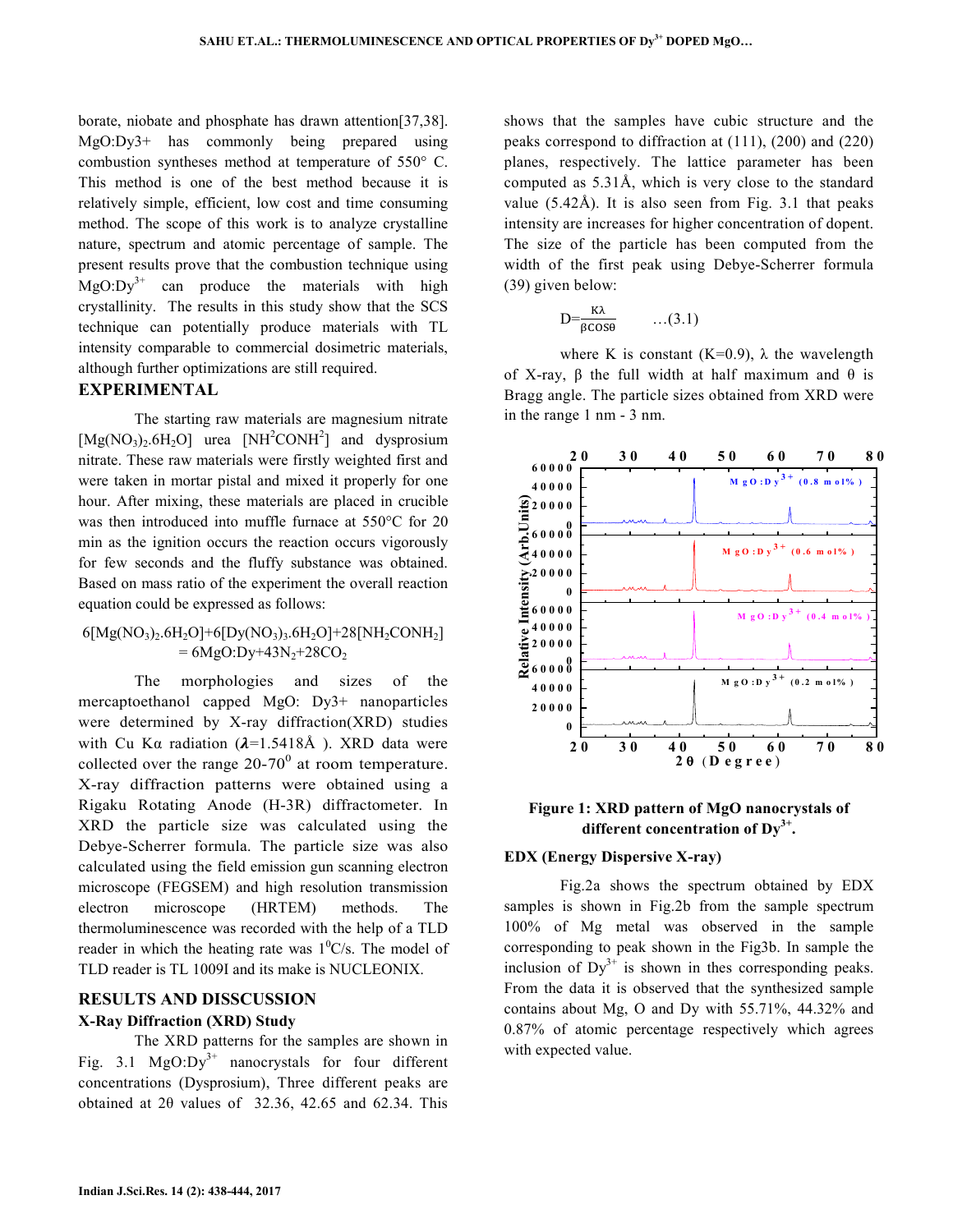

**Figure 2a: EDX spectra of MgO:Dy3+ nanoparticles**



**Figure 2b: EDX spectra of MgO:Dy3+nanoparticles.**

## Field emission gun scanning electron microscope **(FEGSEM)**

Figure  $3(a)$  shows the FEGSEM image of  $MgO:Dy<sup>3+</sup>$  nanoparticles. The FEGSEM image is carried MgO:Dy<sup>3+</sup> nanoparticles. The FEGSEM image is carried<br>out by using Zeiss. Evo 18 Special Edition in order to analyse the structure and morphology of doped samples. analyse the structure samples. SEM was used for the morphological study of MgO Doped with Dy. The instrument was accelerated at voltage of 10 Kv and the samples were scanned at a working distance of 8.5 mm.



**Figure 3(a): SEM image of MgO of different concentration of doped Dy3+ nanoparticles. nanoparticles.**

# **High resolution transmission electron microscope resolution transmission (HRTEM)**

A typical HRTEM image of  $MgO:Dy^{3+}$ nanoparticles is shown in Fig.4 and Fig.5 Fig.5, respectively. The particle size obtained from HRTEM image is found to be in the range of 20 nm. HRTEM image clearly shows that the particles size is not spherical. The lattice shows that the particles size is not spherical. The lattice<br>fringes visible in the HRTEM micrograph are indicative of the crystalline nature of the particles. The three diffraction rings in the EDX patterns correspond to the  $(111)$ ,  $(200)$  and  $(220)$  reflections, confirming the cubic structure in accordance with XRD results.



**Figure 4. Selected Area Electron Diffraction (SAED) image of MgO:Dy3+ nanoparticles** 



**Figure 5 (a,) HRTEM image of MgO of different concentration of doped Dy 3+ nanoparticles.** 

## **Fourier transforms infrared Spectra (FTIR)**

Fig. 6 shows FTIR Spectra of  $MgO:Dy^{3+}$  particles are peaks at  $3448 \text{ cm}^{-1}$  and  $2450 \text{ cm}^{-1}$  corresponding to the O–H stretching mode of hydroxyl groups were present on O–H stretching mode of hydroxyl groups were present on the surface due to moisture. Peak at 1672 cm<sup>-1</sup> was attributed to the bending vibration of water molecule. There are also small narrow bands at  $1002 \text{ cm}^{-1}$  which are due to the oxygen stretching and bending frequency. In bending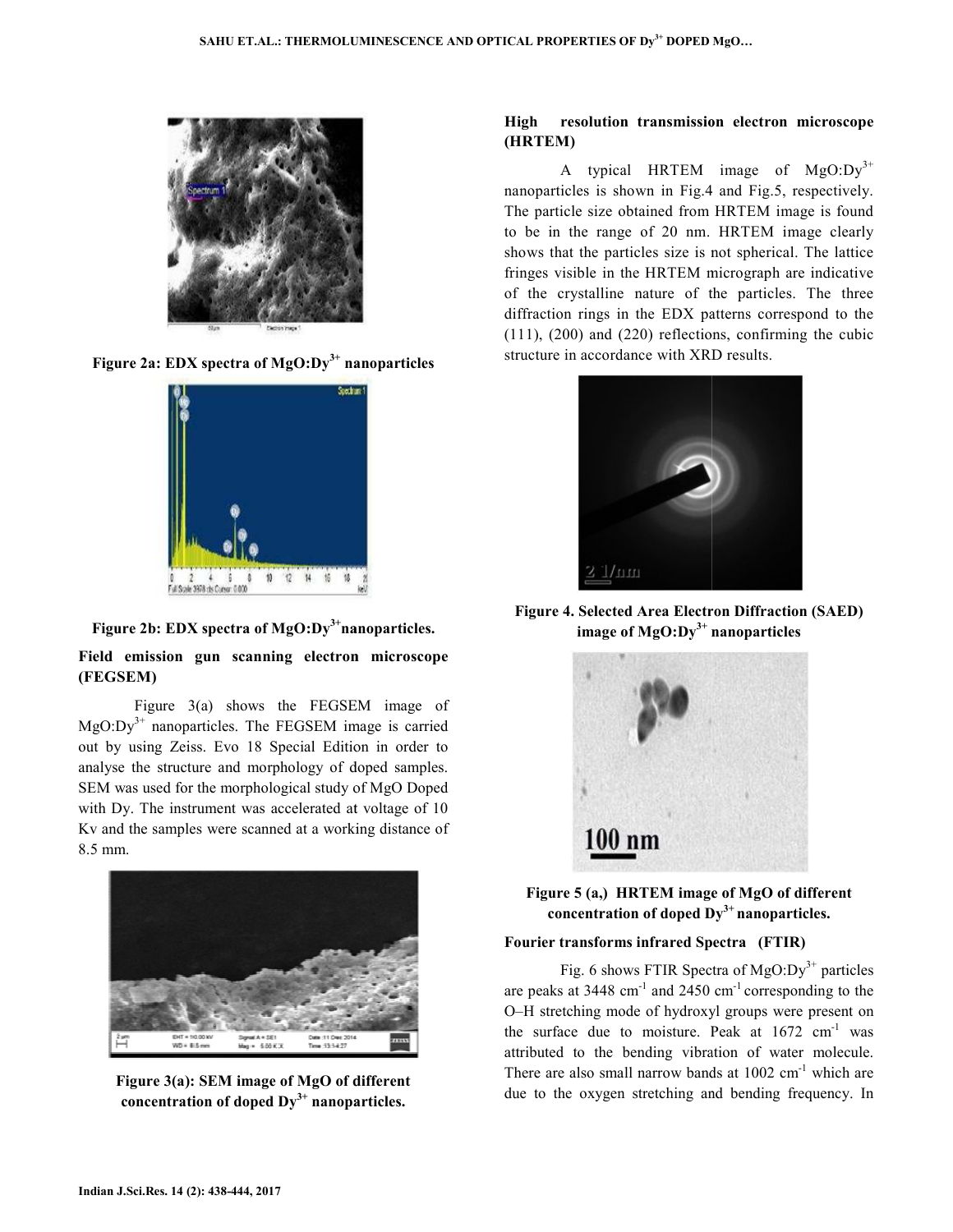additions the bands at  $1561 \text{ cm}^{-1}$  and  $1672 \text{ cm}^{-1}$  are due to C-H stretching. The major peaks at  $480 \text{ cm}^{-1}$ ,  $678 \text{ cm}^{-1}$ which confirmed the presence of Mg-O vibrations .



**Figure 6: FTIR Spectra of MgO:Dy3+ nanoparticles** 

#### **Thermoluminescence Study**

 Fig. 7 shows the recorded TL glow curve peak a,b,c,d of  $MgO:Dy^{3+}$  nanoparticles, exposed to UVradiation, with different concentrations of  $Dy^{3+}$ . As could be seen in fig.7, the glow curve of  $MgO:Dy^{3+}$ , exposed to UV-radiation , they have a simple structure with two prominent peak, one peak around  $152 \,^0C$  and second peak around 250  $^{\circ}$ C, moreover, the both peak does not shift towards to the shorter temperature, but intensity of glow peak increases with increasing dopant concentration of  $Dy^{3+}$  and was observe that (fig. 7) the shape of the glow curve remains at almost the same for all the concentration of dopant. It is seen that the intensity of the peak of TL intensity increases with increasing concentration of the  $Dy^{3+}$ . Due to the increase in the concentration of  $Dy^{3+}$  the TL intensity also increases hence, it can be inferred that the peak intensity increases with increasing concentration of  $Dy^{3+}$  and the peak position does not shifts towards the lower temperature with the increasing concentration of  $\text{Dy}^{3+}$ .



**Figure 7: The TL glow curve of MgO:Dy3+ nanoparticles with different concentrations of Dy3+**

#### **Glow Curve Convolution and De-convolution (GCCD)**

To verify further, the energy levels of the glow peaks in UV-radiation irradiated sample of  $MgO:Dy^{3+}$ sample, their glow curves deconvolution was done (fig.8), using Glow Curve Deconvolution (GCD) functions suggested by [43] for first order, second, and general order glow curves, respectively. The functions are further modified for better accuracy. The modified formula were used for the deconvolution here (in fig.8) . The order of kinetics and activation energy of the isolated peak was found using Chen's set of empirical formulae [44,45], use of the correlation between order of kinetics and the form factor given by Chen was made. The frequency factor was obtained form the relation [44,45]. The concentration of  $Dy^{3+}$  the glow peak also increases with dopant. The activation energy of the samples was in the range for peak-I 0.46 eV to 0.42 eV and for peak-II 1.33 eV to .99 eV the order of frequency factor of the samples was found in the range for peak-I  $1.01 \times 10^{17}$  s<sup>-1</sup> to  $0.65 \times 10^{16}$  s<sup>-1</sup> and for peak-II  $5.78 \times 10^{28}$  s<sup>-1</sup> and  $2.78 \times 10^{28}$  s<sup>-1</sup> Table 4 shows The concentration of dopant, peak position, peak intensity of the  $MgO; Dy<sup>3+</sup>$  nanoparticles and Table 5 shows The concentration of dopant, activation energy and frequency factor and order of kinetics of the  $MgO;Dy^{3+}$  nanoparticles . Fig.9 shows that the graph between the TL glow peak vs different concentrations of  $Dy^{3+}$ .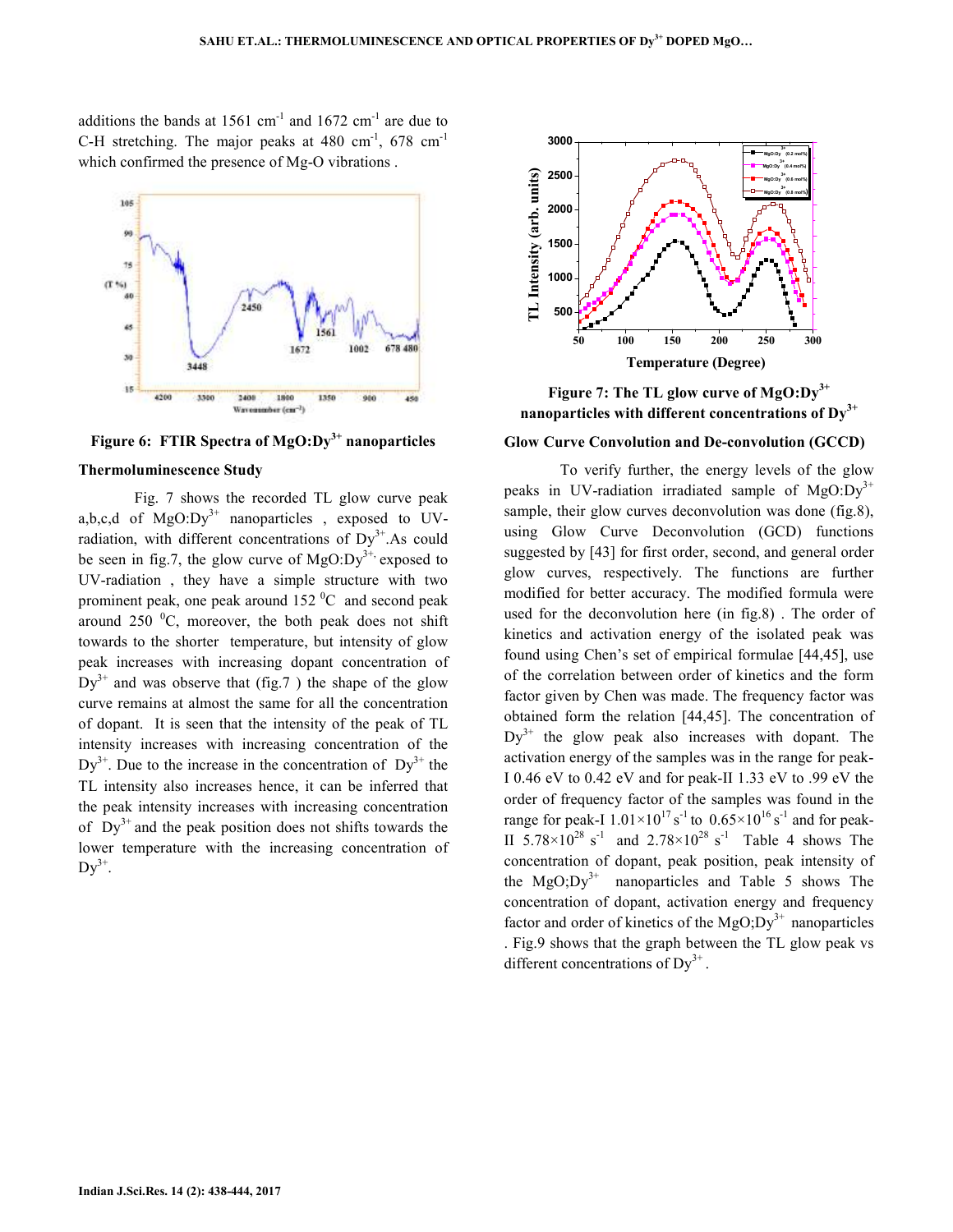

**Figure 8: Comparison between the experimental (---) and and the theoretical (…) fitted glow curve of MgO:Dy3+ nanoparticles with UV-exposed.** 





#### **CONCLUSION**

 The important conclusions drawn from the present study are as given below:

1.When the TL glow curve is recorded by heating the sample exposed to UV-radiation for 5 minutes, at a fixed heating rate  $1^{\circ}$  C/s, initially the TL intensity increases with temperature, attains a peak value  $I_m$  for a particular temperature, and then it decreases with further increase in temperature.

- 2. As the smaller particles have higher surface/volume ratio and more surface states, they contain more accessible carriers for TL. Furthermore, the carrier recombination rate increases with reducing size of the nanocrystals because of the increase of the overlap between electron and hole wave functions.
- 3.If the bottom of conduction band increases slowly with the reducing size of nanocrystals, and the energy level of trapping centre increase comparatively at higher rate with reducing size of crystals, then some decrease in the trap-depth can be obtained with reducing size of the nanoparticles and vice-versa. The equation for frequency factor is given by,  $s = \frac{\beta E}{kT_m^2} exp(\frac{E}{kT_m}).$  As  $E/T_m$  decreases with reducing size of nanoparticles, the frequency factor s decreases with reducing size of nanoparticles. It is to be noted that, although both E and  $T_m$  decrease with reducing size of nanoparticles, the ratio  $E/T<sub>m</sub>$  decreases with reducing size of the nanoparticles because decrease of E with reducing size of nanoparticles is comparatively faster as compared to the decrease of  $T_m$  with reducing size of nanoparticles. As such the factor  $exp\left(\frac{E}{KT_m}\right)$ decreases with reducing size of nanoparticles. It is seen from Table1 that the shape factor determined from the equation,  $\mu_{g} = \delta/\omega = (T_2 - T_m)/(T_2 - T_1)$ , lies in the range from 0.51 to 0.40. Therefore, the TL follows second order kinetics because  $\mu_{\rm g}$  is nearly 0.42 [36].
- 4.The activation energy of the samples was in the range for peak-I 0.46 eV to 0.42 eV and for peak-II 1.33 eV to .90 eV the order of frequency factor of the samples was found in the range for peak-I  $1.01 \times 10^{17}$  s<sup>-1</sup> to  $0.65 \times 10^{17}$ s<sup>-1</sup> and for peak-II 5.78×10<sup>28</sup> s<sup>-1</sup> and 2.78×10<sup>28</sup> s<sup>-1</sup>

### **REFERENCES**

- McKeever SWS. Thermoluminescence of solids. UK: Cambridge University Press, 1988.
- Furetta C. Handbook of thermoluminescence. Singapore: World Scientific Publishing Company Ltd, 2003.
- Oberhofer M, Scharmann A. Applied thermoluminescence dosimetry. Cleveland, Ohio: CRC Press, 1981.
- Vij DR. Luminescence of solids. New York: Plenum Press, 1998:361–89.
- Fleming S.J. Thermoluminescence techniques in archaeology. Oxford: Clarendon Press, 1979.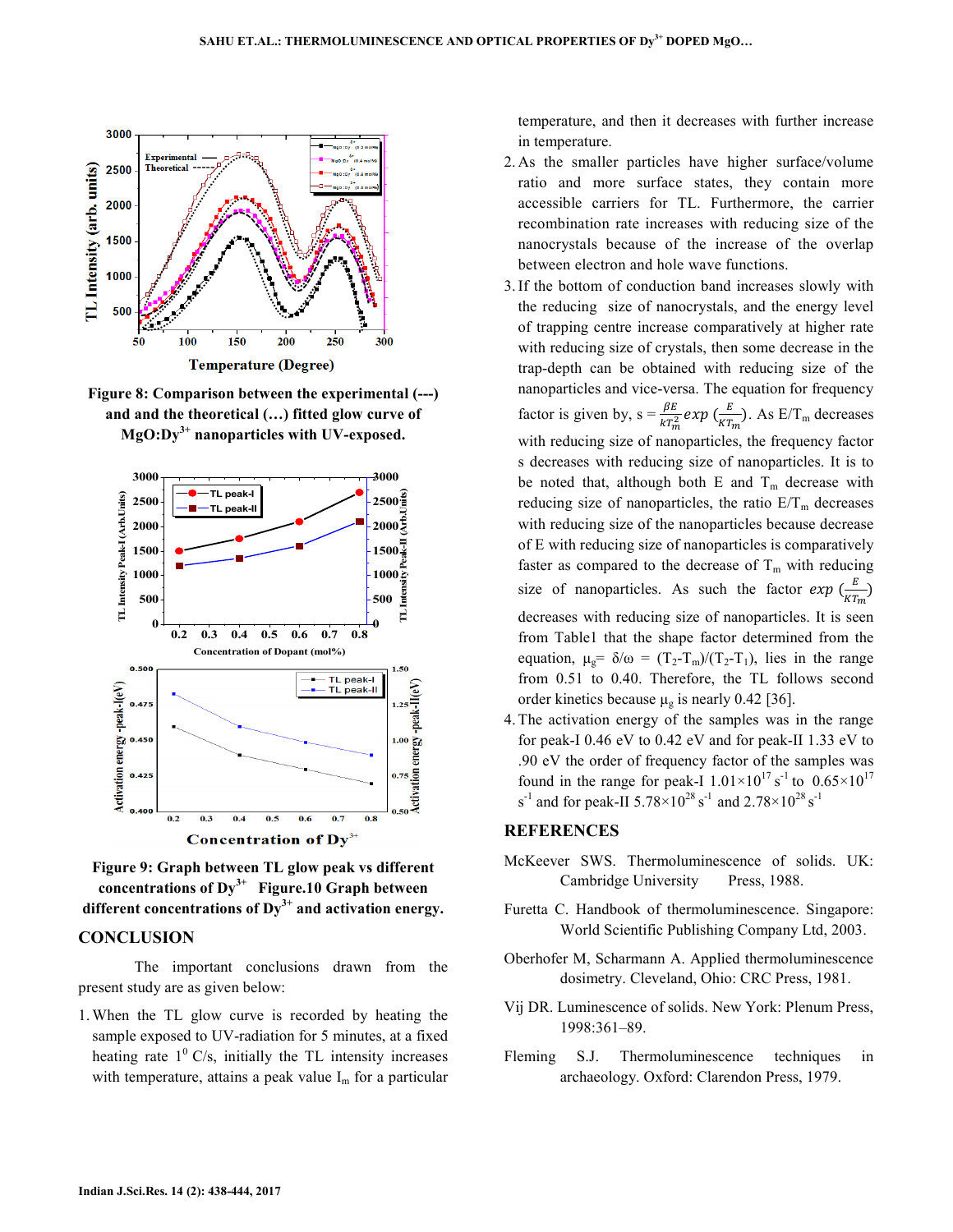- Chandrakar R.K, Baghel R.N, Chandra B.P, Synthesis, characterization and thermoluminescence studies of Mn-doped ZnS nanoparticles, Luminescence, biological and chemical, 31(2015) 317-322.
- Fendler J.H., Nanoparticles and Nanostructured Films Preparation, Characterization and Application, Wiley–VCH, Weinheim, 1994.
- Trindade T., Brien P.O, Pickett N.L., Nanocrystalline Semiconductors: Synthesis, Properties, and Perspectives Chem.Mater., 2001;13;3843– 3858.
- Rao C.N.R., Kulkarni G.U., Thomas P.J., Edwards P.P., Size dependence chemistry : property of nanocrystals, Chem.Eur.J., 2002;8; 29–35.
- Fatemeh Mohandes, Fatemeh Davar, Masoud Salavati-Niasari, Magnesium oxide nanocrystals via thermal decomposition of magnesium oxalate, Journal of Physics and Chemistry of Solids,2010;71;1623–1628.
- Salavati-Niasari M., Fereshteh Z., Davar F., Magnesium oxide nanocrystals via thermal decomposition of magnesium oxalate Journal of Physics and Chemistry of Solids Volume, 2010,71, 1623–1628.
- Ahniyaa,G.A., Seisenbaeva,L.H¨, aggstr¨om, Kamali S., Kessler V.G., Nordblad P, Johansson C., Bergstr<sup>®</sup>om, Preparation of iron oxide nanocrystals by surfactant-free or oleic acid-assisted thermal decomposition of a Fe(III) alkoxide, J.Magn.Magn.Mater., 2008;320;781–787.
- Wagner G.W., Bartram P.W., Koper O., Klabunde K.J., Reactions of VX, GD, and HD with Nanosize MgO, J.Phys.Chem.B, 1999;103; 3225–3228.
- Liang S.H.C., Gay I.D.,  $A^{13}C$  solid-state NMR study of the chemisorption and decomposition of ethanol on MgO, J.Catal., 1986;101293–300.
- Tsuji H., Yagi F., Hattori H., Kita H., Self-Condensation of n- Butyraldehyde over Solid Base Catalysts, J.Catal.,1994;148759–770.
- YuanY.S., Wong M.S., Wong S.S., Solid-state processing and phase development of bulk  $(MgO)<sub>w</sub>/BPSCCO$  high-temperature superconducting composite, J.Mater. Res.,1996;11;8–17.
- Sterrer M., Diwald O., Knozinger E., Vacancies and Electron Deficient Surface Anions on the Surface of MgO Nanoparticles, J.Phys. Chem.B, 2000;104;3601–3607.
- Fang H., Hu B., Wang L., Lu R., Yang C., Magnesium oxide nanocrystals via thermal decomposition of magnesium xalateront., Chem.China, 2008;3193– 197.
- Ding Y., Zhang G., Wu H., Hai B. , Wang L., Qian Y., Chem.Mater. 2001;13;435–440.
- Niu H., Yang Q., Tang K., Xie Y., Nanoscale Magnesium Hydroxide and Magnesium Oxide Powders:  Control over Size, Shape, and Structure via Hydrothermal Synthesis, J.Nanoparticle Res.,2006;8;881–888.
- El-Shall M., Slack W., Vann W., Kane D., Hanley D., Synthesis of Nanoscale Metal Oxide Particles Using Laser Vaporization/Condensation in a Diffusion Cloud Chamber, J.Phys.Chem., 1998; 98;3067–3070.
- Matthews J.S., Just O., Obi-Johnson B., Rees W.S., CVD of MgO from a  $Mg(β-ketoiminate)_2$ : Preparation, Characterization, and Utilization of an Intramolecularly Stabilized, Highly Volatile, Thermally Robust Precurso, Chem.VapourDeposition , 2000;6;129132- 129140.
- Bhargava A., Alarco J., Mackinnon I., Page D., Ilyushechkin A., Synthesis and characterisation of nanoscale magnesium oxide powders and their application in thick films of  $Bi_2Sr_2CaCu_2O_8$ Mater.Lett.,1998;34;133–142.
- Khairallah F., Glisenti A., Magnesium oxide nanocrystals via thermal decomposition of magnesium oxalate, J.Mol. Catal.Chem., 2007;274;137– 147.
- Subramania A., G. Kumar V., Priya A.R.S., Vasudevan T., Polyol-mediated thermolysis process for the synthesis of MgO nanoparticles and nanowires